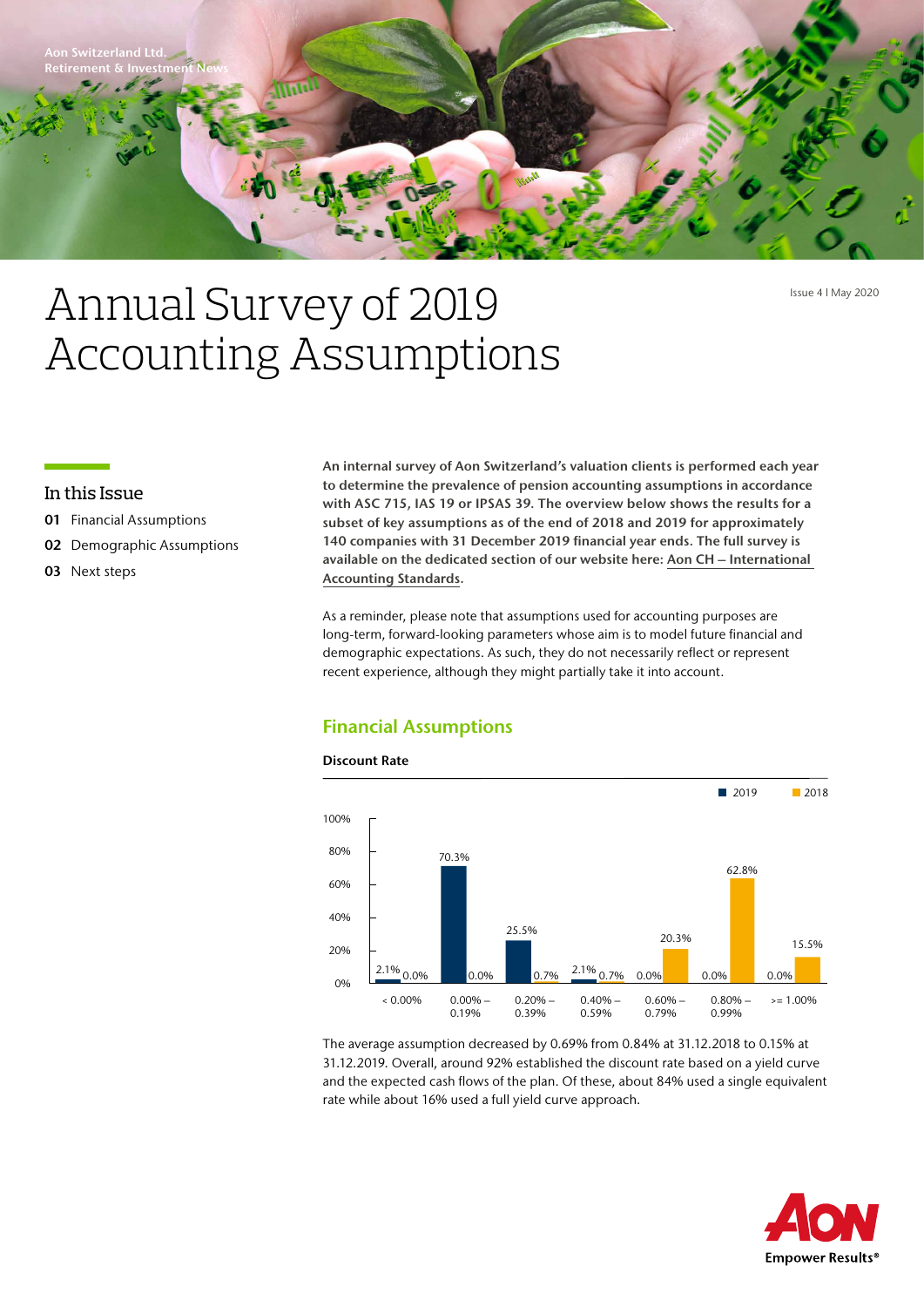#### Inflation

The average assumption of 1.0% remained unchanged at 31.12.2019 compared to 31.12.2018.

### Expected Return on Plan Assets

The average assumption for the following year decreased by 0.1% from 2.3% at 31.12.2018 to 2.2% at 31.12.2019. Note that this assumption is only applicable to companies reporting under ASC 715.

# Interest Credited to Account Balances

The average assumption decreased by 0.1% from 1.2% at 31.12.2018 to 1.1% at 31.12.2019. For reference, the minimum BVG interest crediting rate remained unchanged at 1.0% for 2020 in comparison to 2019.

#### Salary Increase Rate

The average assumption of 1.5% remained unchanged at 31.12.2019 compared to 31.12.2018.

# Demographic Assumptions

#### **Mortality**



Similarly to the prior year, more than 90% of our clients used the CMI model to determine future mortality improvements instead of the 2015 Menthonnex model. This broad switch began in 2017 in response to internal research and developments and is continuing to take hold both at Aon and externally. Among those using the CMI model to determine future mortality improvements, an average long-term rate of improvement of around 1.5% was observed.



Similarly to the prior year, more than 90% of our clients applied an adjustment factor to the standard table. This broad switch began in 2017 in response to internal research and developments and is continuing to take hold both at Aon and externally. For those applying such an adjustment factor, the average factor used to scale the rates of the standard BVG 2015 disability table is around 80%. Indeed, the standard table implies that all participants will receive full disability benefits, which is not always the case. Taking into account the degree of disability in the calculations results in a better estimate of the effective costs arising from the occurrence of disability.